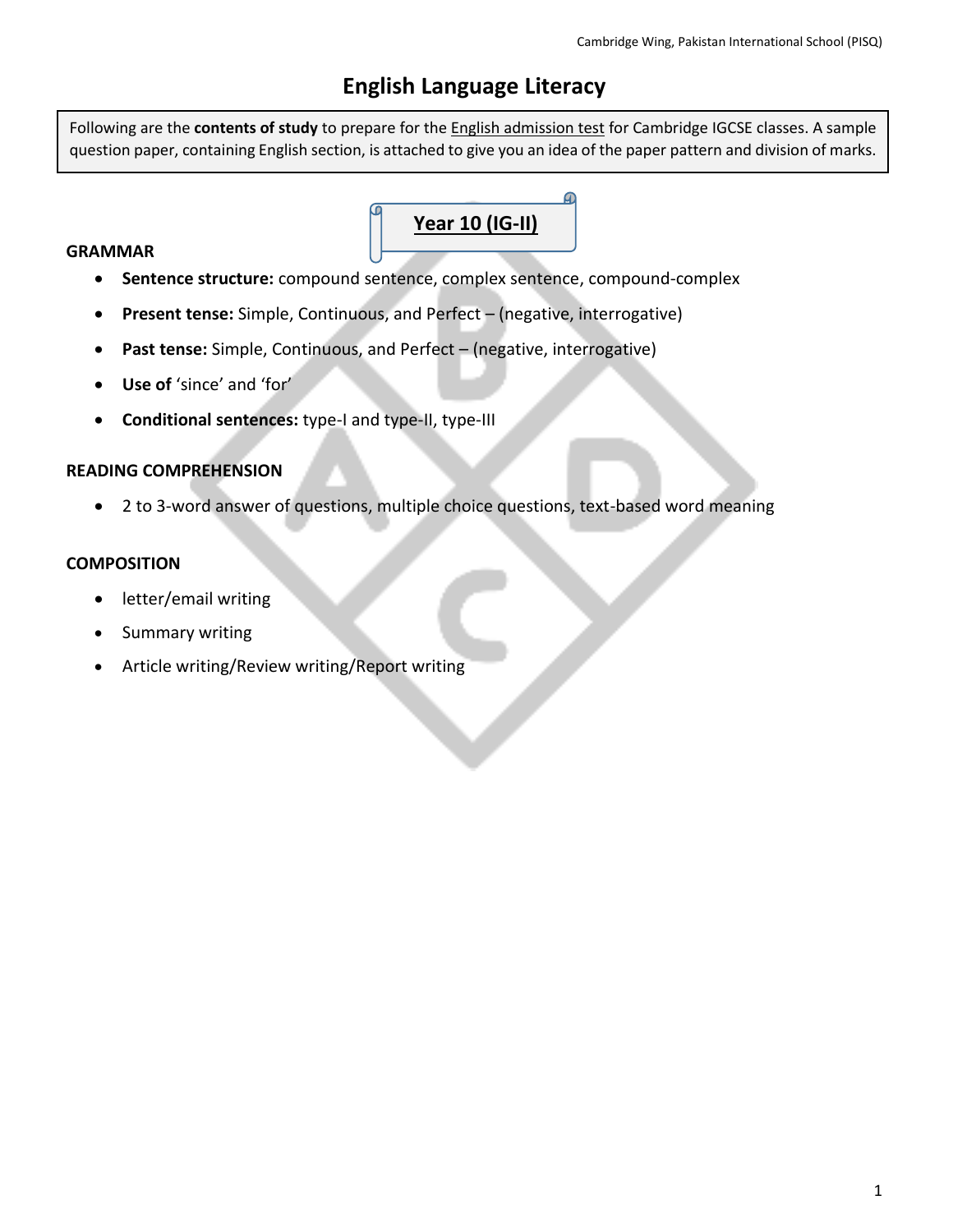# **Math (Numeracy) Literacy**

Following are the **contents of study** to prepare for the math admission test for Cambridge IGCSE classes. A specimen question paper, containing math section, is attached to give you an idea of the paper pattern and division of marks.

# **Year 10 (IG-II)**

#### **Numbers:**

- Demonstrate an understanding of ratio and proportion that involve numerical problems. Increase and decrease a quantity by a given ratio
- Calculate a given percentage of a quantity. Express one quantity as a percentage of another.
- Calculate percentage increase or decrease. Carry out calculations involving reverse percentages. E.g., finding the cost price given the selling price and the percentage profit.

#### **Algebra:**

- Rearrange and make a subject of simple formulae
- Manipulate directed numbers. Use brackets and extract common factors. Expand products of algebraic expressions. Expand products of algebraic expressions and factorise where possible expressions of the form:

e.g. expand 
$$
3x(2x - 4y)
$$
  
e.g. factorise  $9x^2 + 15xy$   
e.g. expand  $(x + 4)(x - 7)$ 

• Manipulate algebraic fractions

e.g. 
$$
\frac{x}{3} + \frac{x-4}{2}, \frac{2x}{3} - \frac{3(x-5)}{2}, \frac{3a}{4} \times \frac{9a}{10}
$$
  
 $\frac{3a}{4} \div \frac{9a}{10}, \frac{1}{x-2} + \frac{2}{x-3}$ 

#### **Mensuration:**

- Carry out calculations involving the perimeter and area of a rectangle, triangle, parallelogram and trapezium
- Discuss area and volume of simple shapes; e.g., Cube, Cuboid

#### **Graphs:**

- Interpret and use graphs in practical situation including travel graph and conversion graphs
- Construct and interpret table of values to discuss graph

#### **Geometry and Transformation**

- Use and interpret terms point, line, parallel lines, angles, acute, reflexive, interior angles, exterior angles and related fundamental concepts
- Reflect simple plane figures in horizontal or vertical lines. Rotate simple plane figures about the origin, vertices or midpoints of edges of the figures, through multiples of 90°.

#### **Statistics:**

- Read, interpret and draw inferences from tables and statistical diagram (pie chart, bar chart)
- Compare sets of data using tables, graphs and statistical measures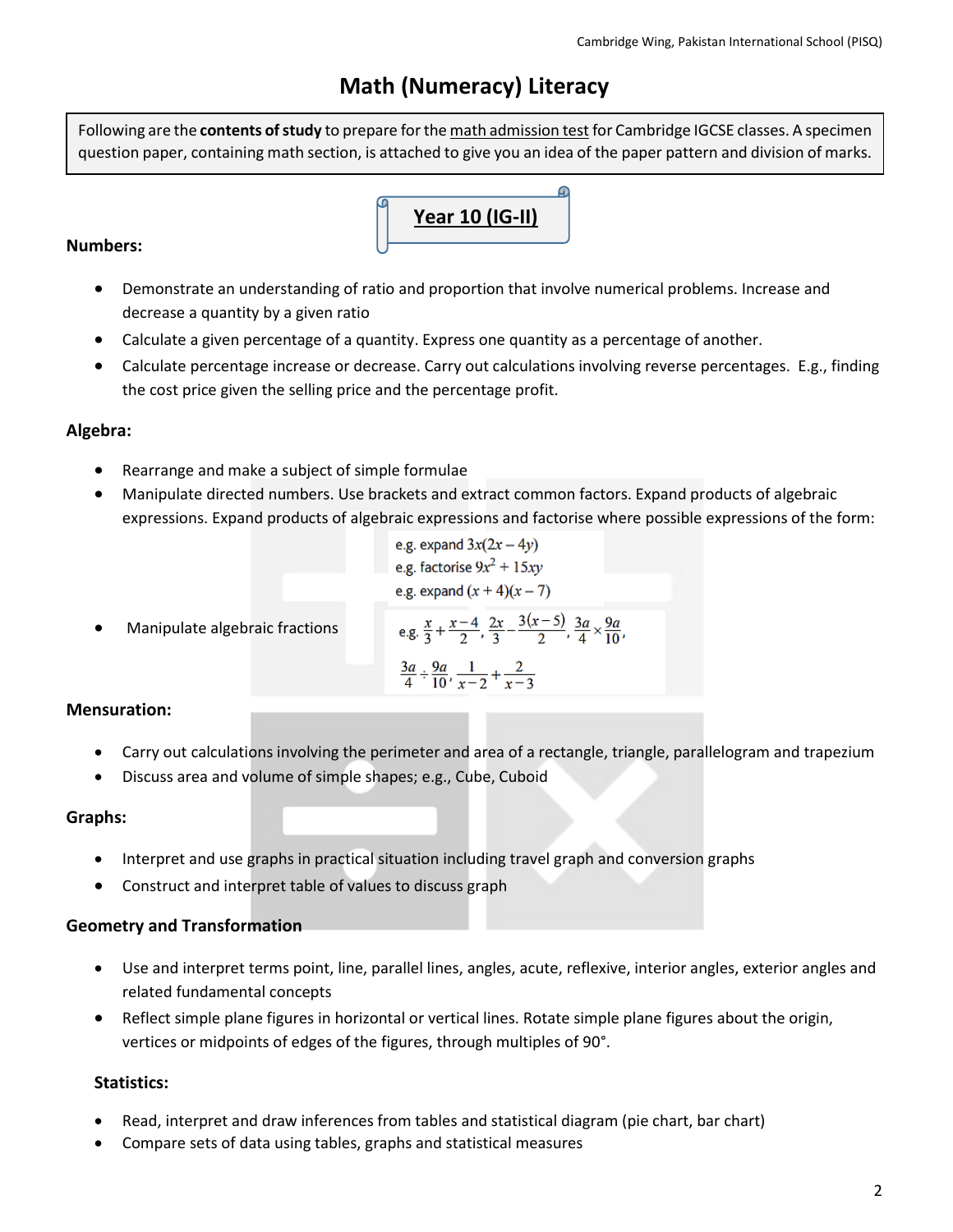# **Science Literacy**

Following are the **contents of study** to prepare for the science admission test for Cambridge IGCSE classes. A specimen question paper, containing science section, is attached to give you an idea of the paper pattern and division of marks.

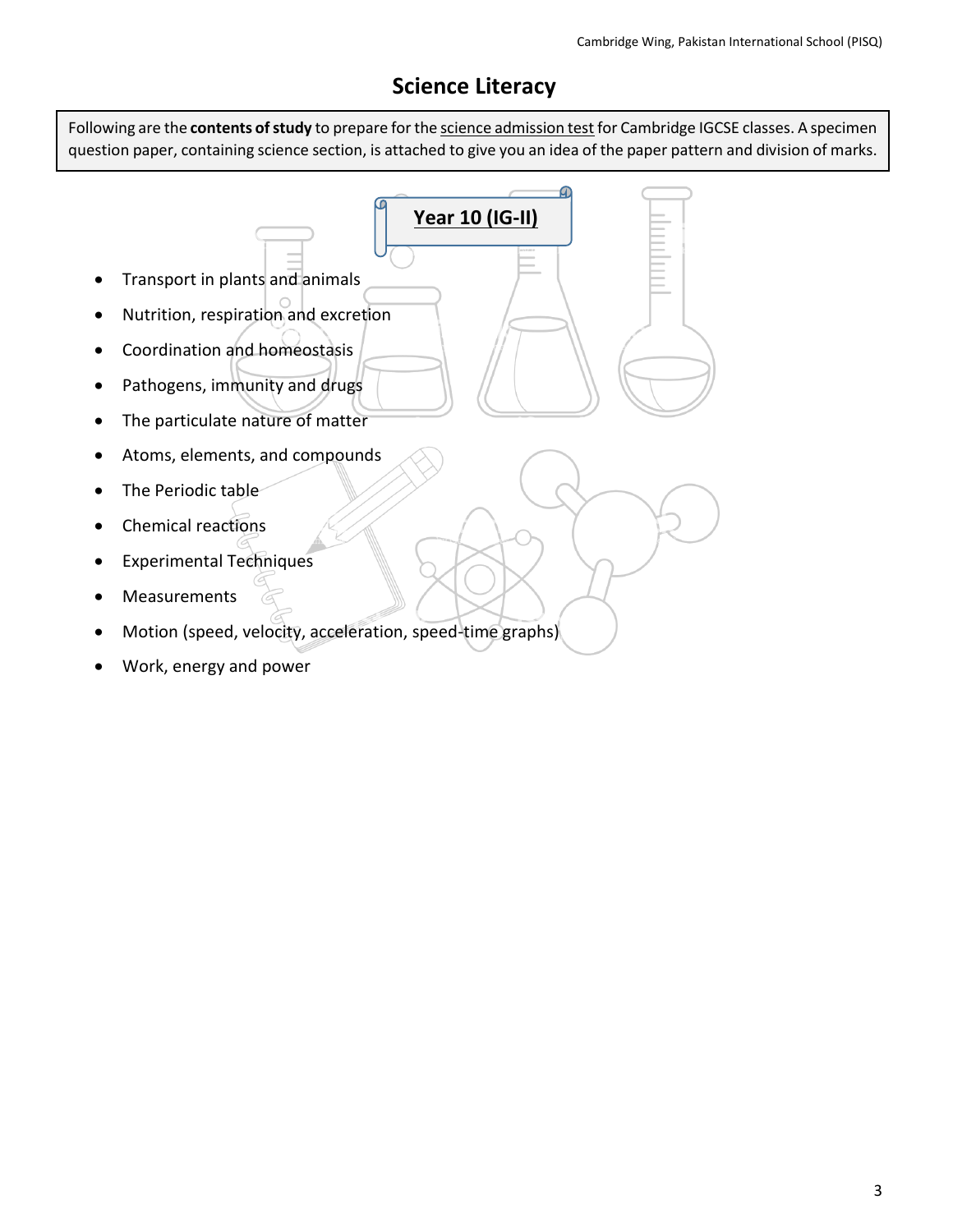### **Computer Science Literacy**

Following are the **contents of study** to prepare for the computer science admission test for Cambridge IGCSE classes. A specimen question paper, containing science section, is attached to give you an idea of the paper pattern and

 $\mathbf{\Omega}$ 

# **Year 10 (IG-II)**

- Number System (Conversion)
	- o Denary, Binary
	- o Hexa-decimal
- Measurement of the size of computer memories
- Measurement of the size of computer memories (Year 8, 9, 10)
- Data transmission
	- o HTML, Web-browser & internet Services
- Logic Gates

division of marks.

- o Logic Circuit & Truth Tables
- Computer Architecture
	- o Operating System & Interrupts
- Input & Output devices
	- o Sensors & their uses
- Programming Languages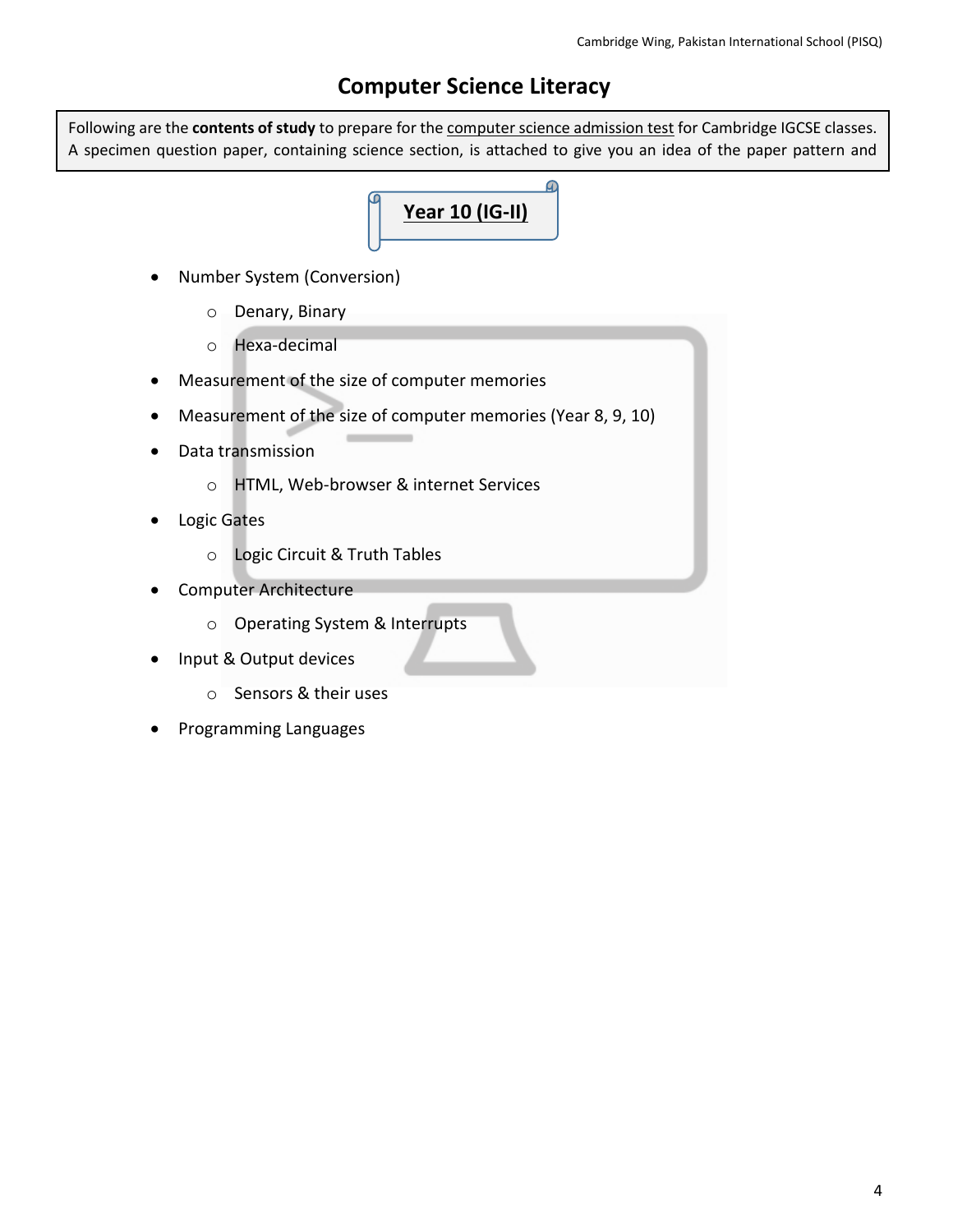## **Economics Literacy**

Following are the **contents of study** to prepare for the economics admission test for Cambridge IGCSE classes. Question in the admission test will require you to provide short answers only mainly checking your conceptual understanding.